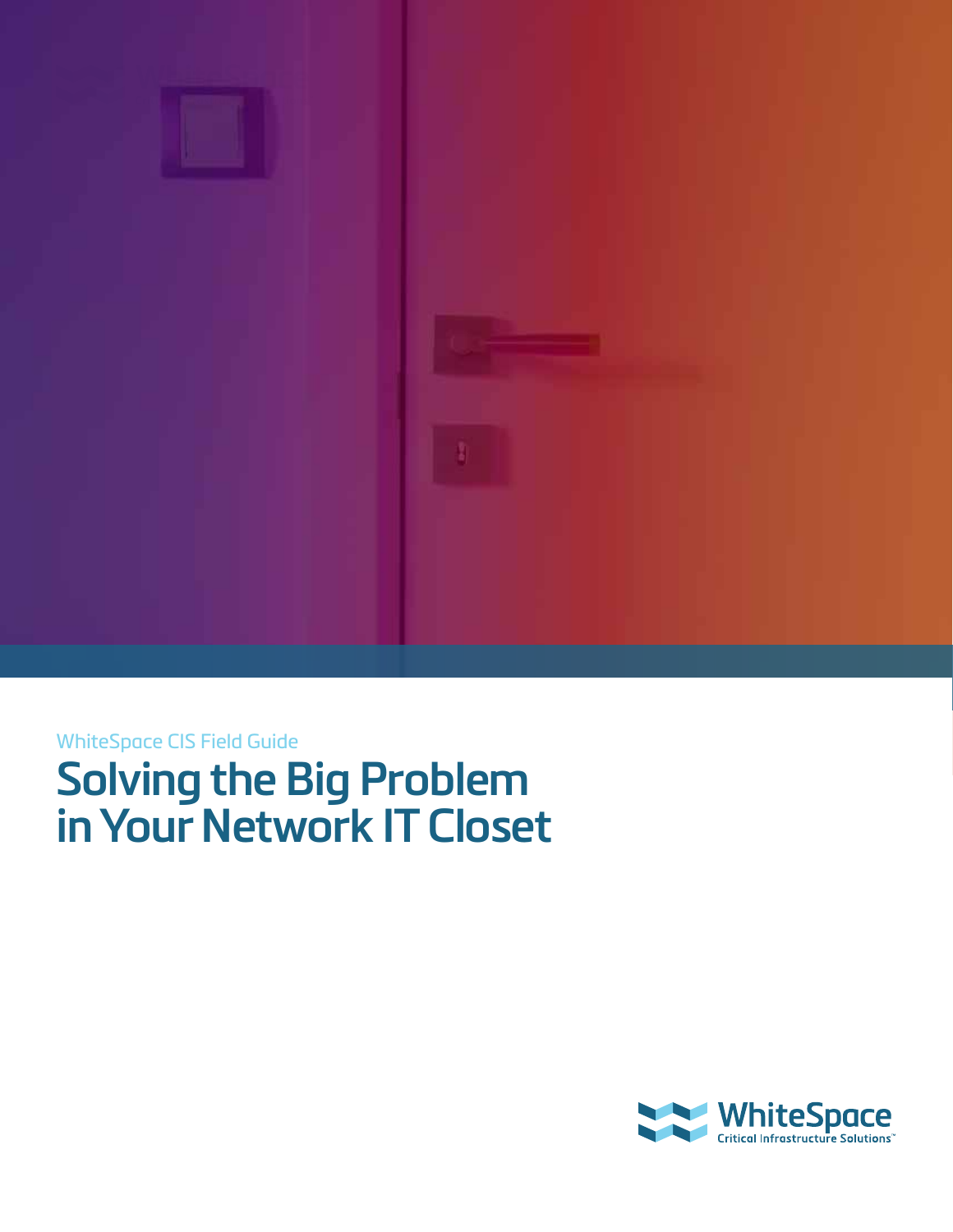

**overrun with cables. Just a few of the many issues in the typical network IT closet.**

## **The Big Problem in the Network Closet**

Traditional wiring closets were never designed to accommodate modern IT equipment. The spaces are cramped, poorly supplied with power, and lacking adequate airflow.

If you manage a network IT closet, you may already have encountered issues such as:

- lack of space
- poor airflow
- high temperatures
- difficulties mounting the equipment
- insufficient supply of power
- power distribution challenges.

And the situation is only about to get worse. Each year, the new batch of equipment runs hotter, draws more power, and requires additional considerations for mounting, cooling venting, powering and cabling.

Even if you only replace one or two pieces of equipment each year, you will eventually run into significant challenges.

This guide will help you avoid these problems and prepare your network closet for years of reliable, predictable operation. We will look at quick fixes you can make now, as well as a proven, step-by-step method to address issues relating to equipment-mounting, power, cabling, airflow and cooling.

## **The Time for Action is Now**

Whether you are having issues today or not, there are many reasons why it make sense to address your network closet now. Here are the top three:

- 1. It is much easier to avoid IT issues than to diagnose and solve them after the fact.
- 2. Uptime, uptime, uptime. Downtime is an obvious risk if your equipment is overheating, but it can also occur because you do not have enough room for your equipment. For example, when upgrading, you might have to shut down your old gear before you can replace it with new gear.
- 3. You tend not to have as many people breathing down your neck when you are doing proactive work – a pretty important reason!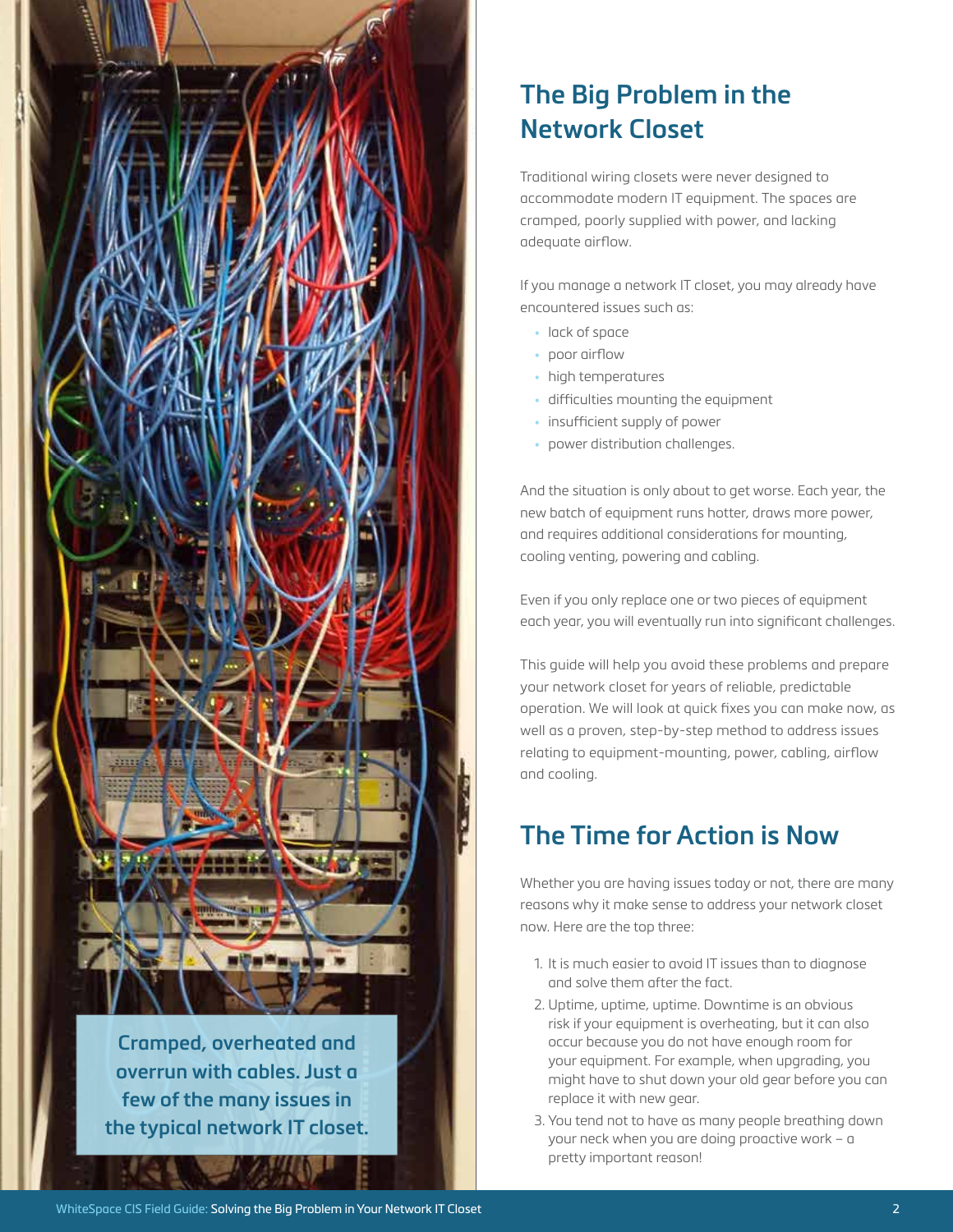## **Start Here: The Quick Fixes**

Later in this guide we share a proven, step-by-step method to avoid problems and prepare your network closet for years of productive use.

However, you may have some immediate problems to address first.

The following quick fixes will help you address the most common issues we see in network closets. Once these are done you will be able to focus on long-term problem avoidance and capacity planning.



#### **1. Mount all equipment.**

In our tours of countless network closets, we have seen it all: equipment resting precariously on chairs, sitting on other equipment or simply left on the floor. To give yourself room to work and help you diagnose issues, mount as much of the equipment as possible into your rack or enclosure. This is the safest option for staff members and for the equipment itself. If your rack is not suitable or large enough to mount the equipment, the next section of this guide will help you choose the right solution.

### **2. Clean up your cabling.**

Poor cable management is one of the most common causes of downtime, so it is very important to address any potential cabling issues. Later in this guide we share a number of cable management best practices. For now, make sure that:

- unsupported cables aren't placing strain on your ports, especially if you are using fiber optic cabling
- none of your cables have any sharp bends
- cables are bundled with ties and not blocking your equipment exhaust.



### **3. Secure your power connections.**

Make sure all equipment is securely plugged in and that your power distribution units (a.k.a. PDUs, power bars) are correctly rated for the power load and equipment used.

#### **4. Check for obvious airflow or heat issues.**

To ensure that you have a steady supply of cool air, remove boxes or other office equipment that may be blocking the flow of air into the closet. Make sure the equipment is mounted so that cool air can flow into it, and that the hotter exhaust air has a clear passage to rise up to the ceiling. Also, make sure that all equipment is exhausting out the back of your rack - and not into other equipment!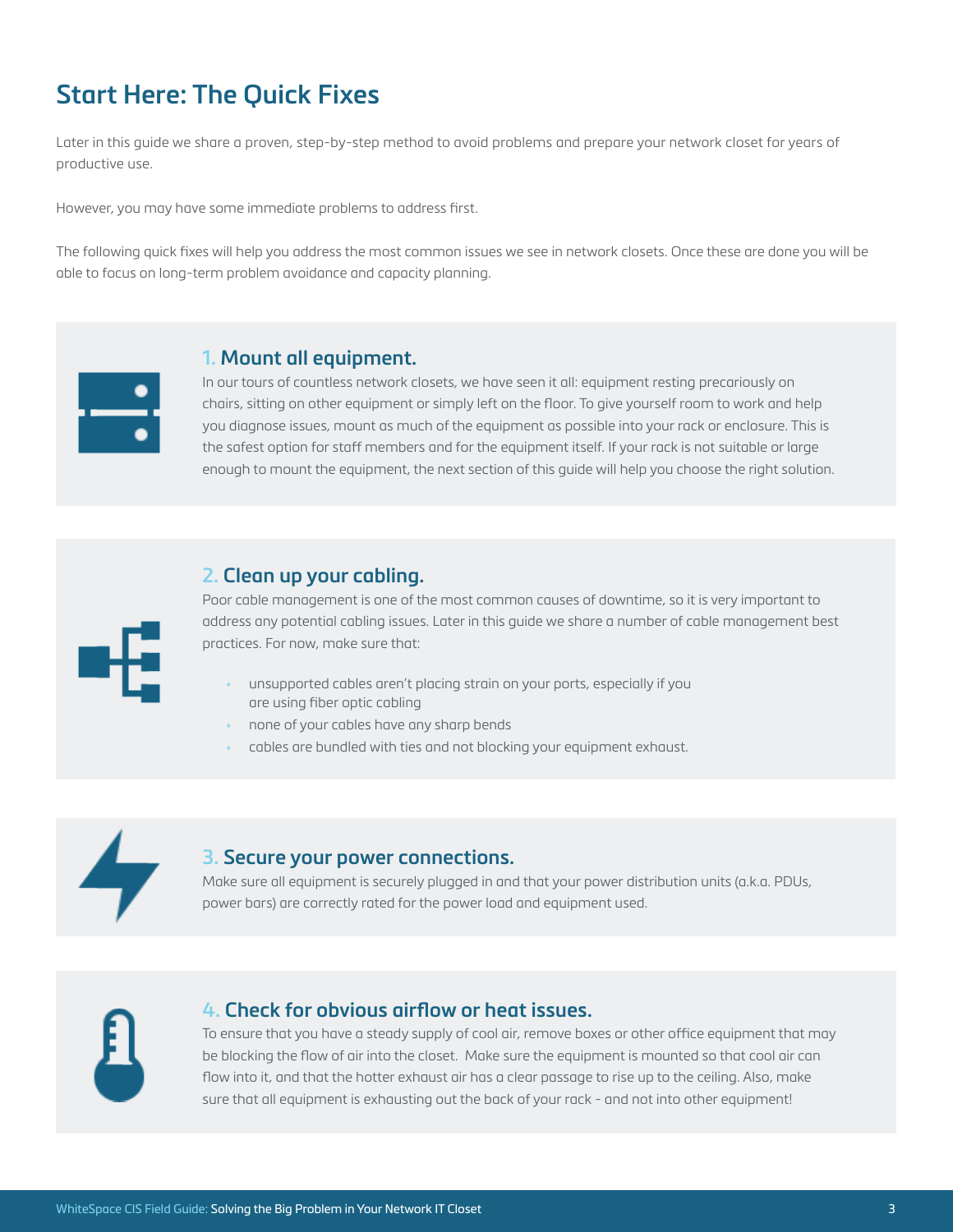## **Step-by-Step Guide to Solving Problems in Your Network Closet**

The modern network closet has basically become a mini data centre, so it is essential to manage it like a data centre.

The following step-by-step methodology is adapted from best practices that we use in large data centres and colocation facilities.

These steps are road-tested and proven to avoid heat issues, maximize capacity and ensure adequate power and cooling for years to come.

You can use these steps:

- to solve problems not addressed by our quick fixes
- to upgrade your existing network closet and make it ready for the future
- to help you design a network closet from scratch
- as an ongoing management checklist for your network closet.

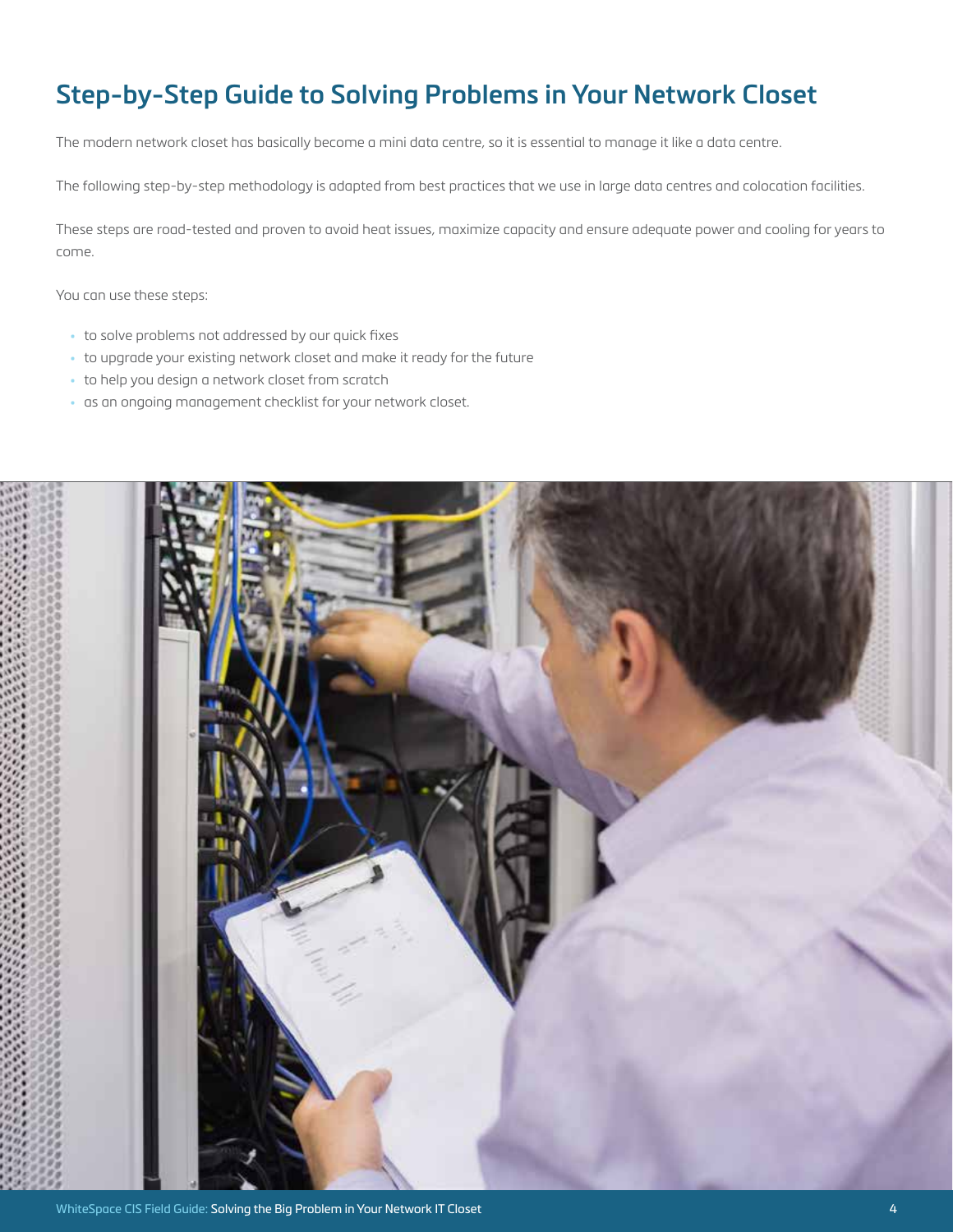

## Step 1 – Forecast your equipment needs

Whether you are planning a large data centre or a small network closet, your infrastructure decisions will always be driven by the needs of the equipment. As you prepare your network closet for the future, it is therefore important to have a good idea of your equipment needs over the coming years.

This means finding out as much as you can about the quantity and type of equipment you will be adding to the network closet. Be thorough with your research because you will have to make critical decisions about power, mounting and airflow management based on very detailed equipment specifications.

For example, if you expect to upgrade your network switch in the coming years, you may be required to accommodate a switch that is several u-spaces taller than your existing switch. Or it may have an unusual airflow pattern or a non-standard power connection. Knowing these details in advance will allow you to leave adequate space in your rack and to plan your power and airflow management requirements accordingly.

#### **Ready, aim, measure.**



**An infrared thermometer: great for doing spot temperature checks.**

*A hand-held, infrared thermometer is a great tool to spot potential heat or airflow issues in the network closet. Initially, you want to ensure that equipment intake temperatures are within ASHRAE's recommended range of 18˚C to 27˚C1. To take an accurate reading, point the infrared beam at the metal grill near the intake fan. If you can't find the intake fan, you can hold up a piece of paper and run it along the side or bottom of the equipment. When the paper gets sucked in, you know you have found the fan. If your intake temperatures are consistently near or above the upper limit recommended by ASHRAE, you could seriously shorten the lifespan of your equipment and risk shutdowns. In Step 7 of this guide, we share several approaches to lower your intake temperatures and meet ASHRAE guidelines.*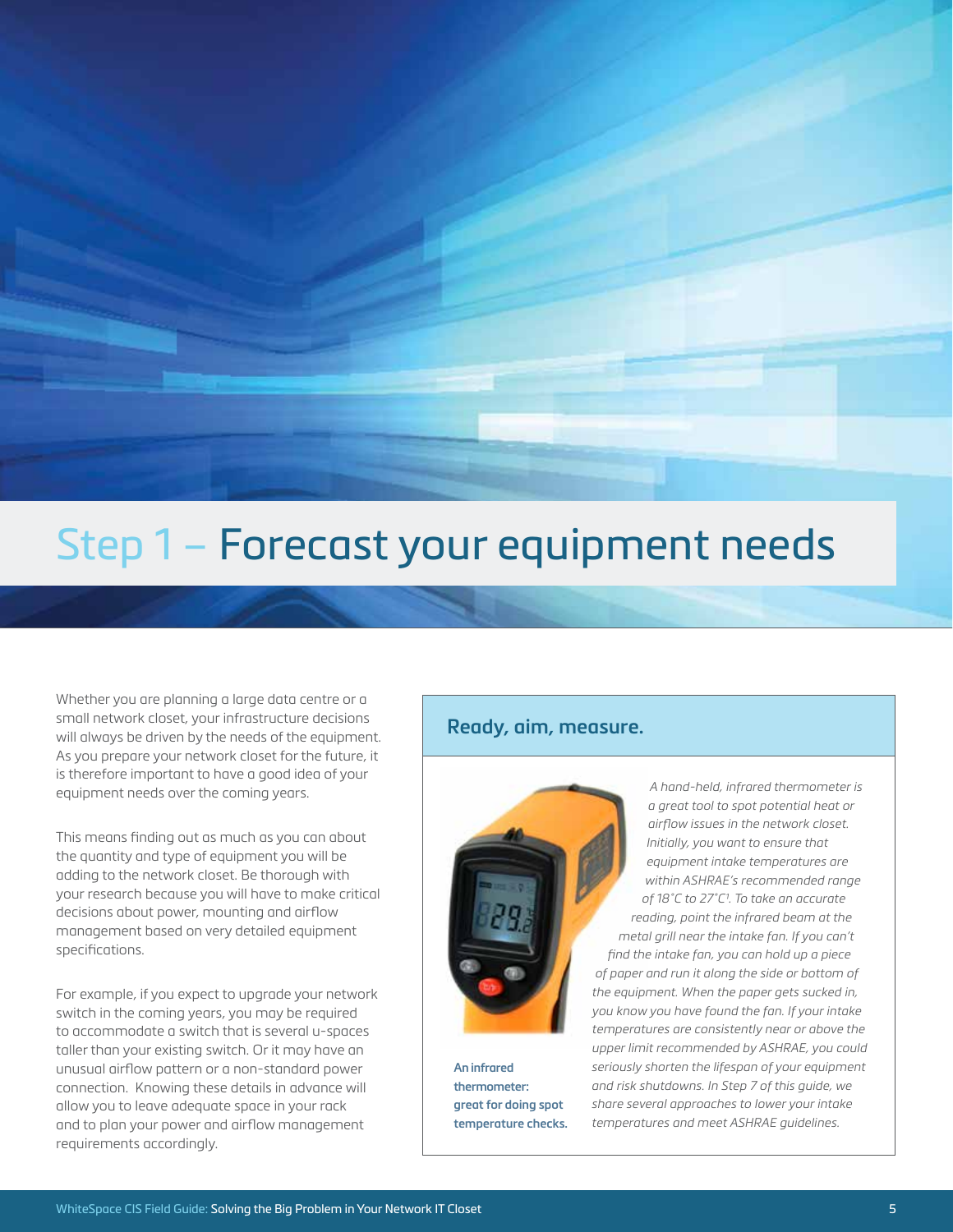# Step 2 – Provision an adequate and safe power supply to the closet

Here we are taking about the supply of power to the wall outlets, ensuring that there is enough of it, and that all components in the power infrastructure are rated correctly for the loads involved.

The most important thing to say about this step is that unless you are a licensed electrician, you are going to need help. If you don't have a certified electrical worker on staff, you will need to bring in an expert that is proficient in data centre power.

As you plan your power needs, something to keep in mind is that your network closet is going to require a greater supply of power over time. This is an obvious conclusion if you are planning to add more equipment, but it is also true even if you only replace existing equipment as it reaches the end of its lifespan.

Why? Equipment trends show that new equipment is getting hotter and more power hungry over time. An ASHRAE study predicted that average power draws in fully loaded equipment racks would increase by 20 to 67 percent in the period from 2010 to 20202.



*Data: Beaty Finch February 2015*

So, to estimate your power requirements, you will need to take into account:

- power requirements of equipment that will need to be replaced (to be safe, you may want to assume that replacements will draw twice as much power as the equipment they are replacing)
- power requirements of all net new equipment you plan to add over the next five to ten years.

With these numbers in hand you can work with your electrician and facilities manager to ensure that the network closet is outfitted with a safe, sufficient supply of power from the breaker. To do that you will often need to run several power feeds to the network closet.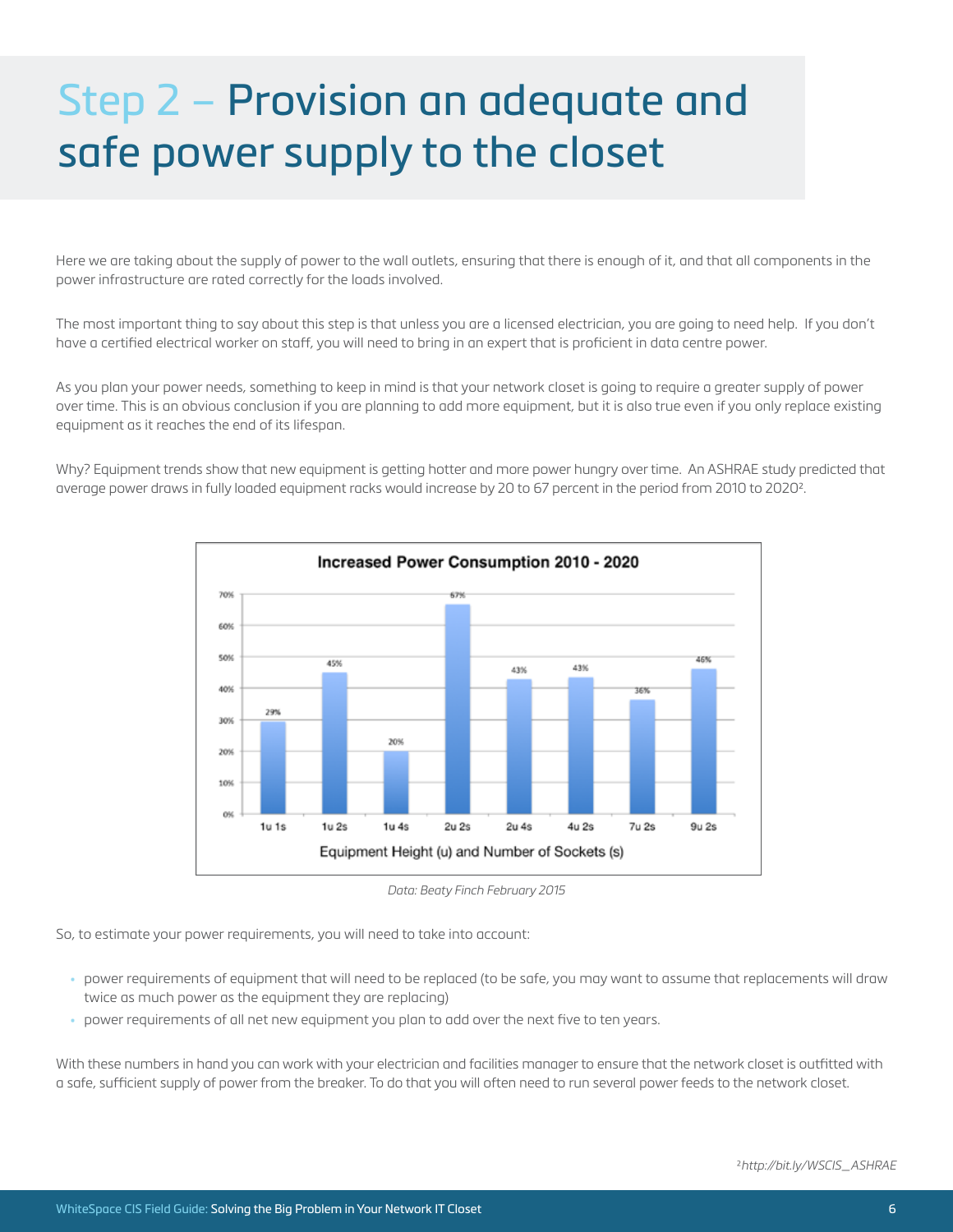# Step 3 – Plan your power distribution

Once you have ensured that you will have the right power to the room, the next step is to ensure that you can get it from the wall to the equipment.

Again, you will have to factor in your expected equipment needs. Many pieces of modern equipment have non-standard receptacles that require special cabling or power distribution units in order to connect them to a power supply.

Once you have a good handle on your equipment needs, you can then plan:

- the type of wall outlets required
- the location of wall outlets
- the quantity and type of PDUs required.

As you shop for PDUs, keep in mind that they can do much more than simply supply power. Newer models can also facilitate temperature and power monitoring. More on this in Step 8.



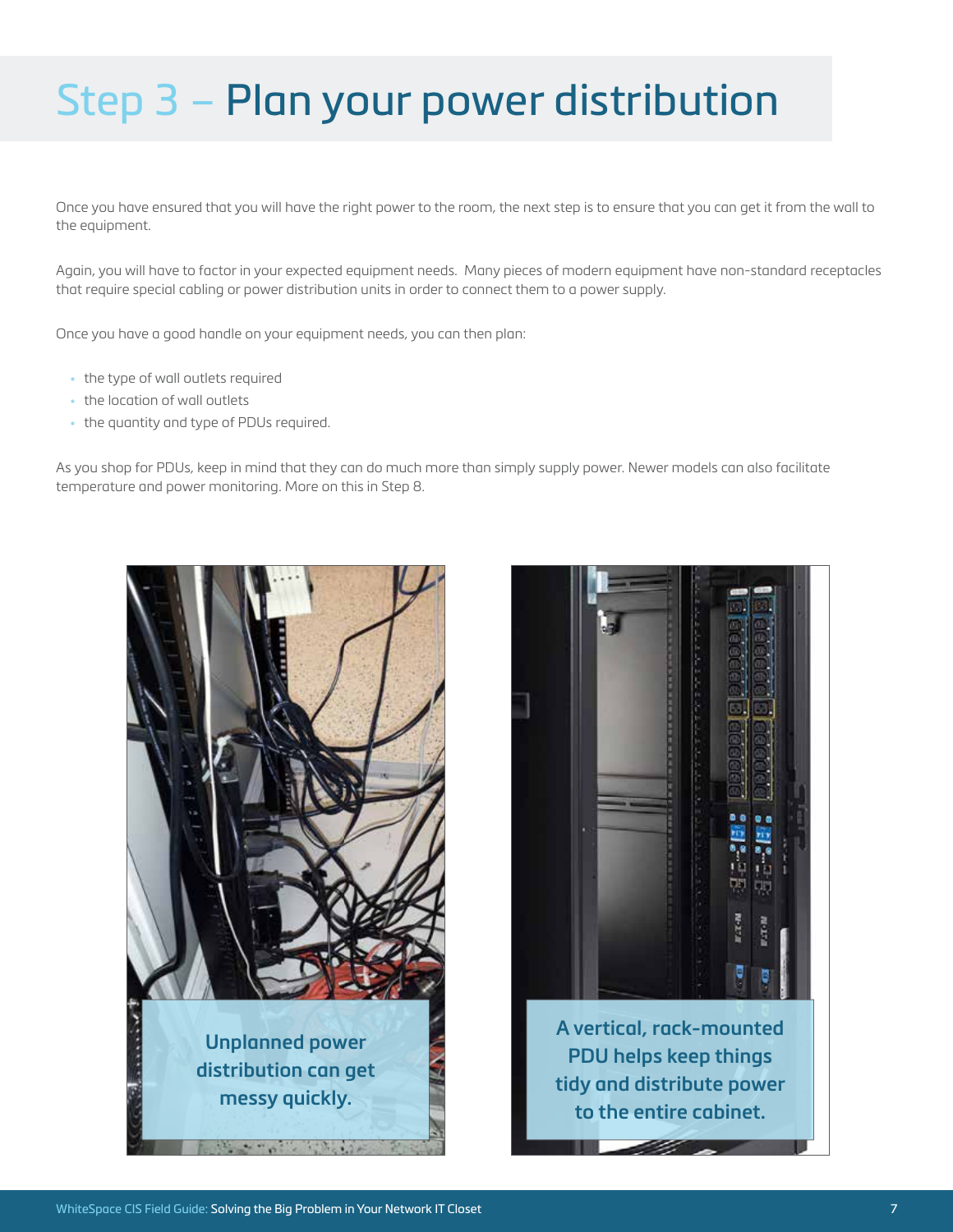# Step 4 – Get the right rack

The equipment rack (enclosure) is a core component of your network closet infrastructure. Your choice of rack will determine your ability to:

- accommodate new equipment
- supply adequate power
- manage airflow to and from the equipment
- manage airflow around the rack and out of the closet.

Unfortunately, the days of deploying a basic two-post rack in the network closet are over. To accommodate modern equipment and prepare yourself for the future, you should really be looking at a data-centre grade enclosure platform.

Here are some things to consider when choosing an enclosure that will serve as a long-term platform for your network closet:

- Go deep: modern equipment requires at least a 36" deep rack.
- Leave yourself the option of a door. At some point you may need to enclose the equipment for airflow or security reasons. Be sure to get a rack that not only accommodates your deepest equipment, but also leaves room to install (and close) a door.
- Ensure that the rack facilitates cable management by providing cable channels and accessories such as strain relief bars.
- Make sure the rack accommodates airflow management techniques such as blanking panels and overhead heat containment chimneys.



**Deeper racks give you the option of adding doors, which provide greater airflow and security management options.**

**Built-in management troughs keep cable tidy and secure.**

**Metal bars and frame openings provide support for bundles of cable.**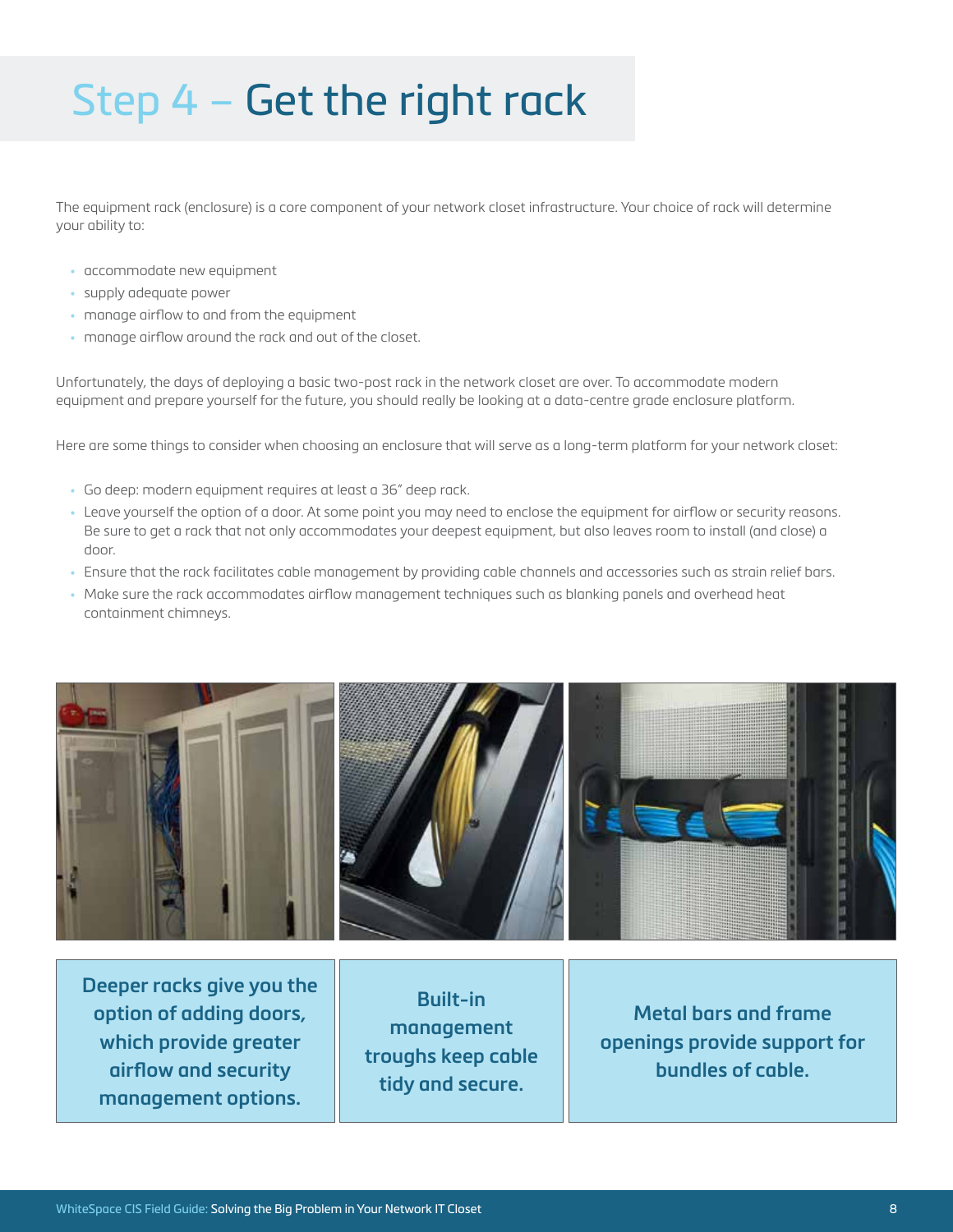# Step 5 – Manage cables properly to ensure connectivity

For many IT professionals and telecommunications installers, neat and tidy cabling may be a matter of professional pride, but that is not the only reason to deal with cables the right way.

Messy and unorganized cabling can cause a host of serious issues including loss of connectivity, equipment overheating and even worker injury.

Whether you are planning a new network closet or fixing up your existing location, here are the key best practices to follow:

- All electrical cabling should be professionally installed and safeguarded with conduits if it is not behind the wall.
- All cabling coming into the closet should be bundled and supported by cabling troughs or other solutions that relieve cable strain.
- Use color coding and tags wherever possible to allow workers to clearly identify the source and destination of all cabling.
- For both network and power cables, use the smallest length of cabling possible for the particular application.
- Take advantage of your rack's built-in cable management features to support cabling running into and out of your equipment. Where needed, use cable management accessories such as strain relief bars.
- Ensure that none of the cabling has sharp bends. This is especially important for fiber optic cable, which is more sensitive to stretching, bending and crushing than traditional copper cable*3*. You can use spools to guide the cable and avoid excessive bending.
- To avoid impeding the flow of air, be sure to secure all cabling away from equipment air inlets and exhausts.



**Unsupported, unbundled cable puts stress on connectors, which is the major cause of lost connectivity.**

**Well-organized cable, supported by built-in strain relief bars.** 

**A simple cable spool mounted to the rack prevents sharp bends in fiber optic cable.** 

*3Cisco offers an excellent resource on cable installation and management: http://bit.ly/WSCIS\_Cisco*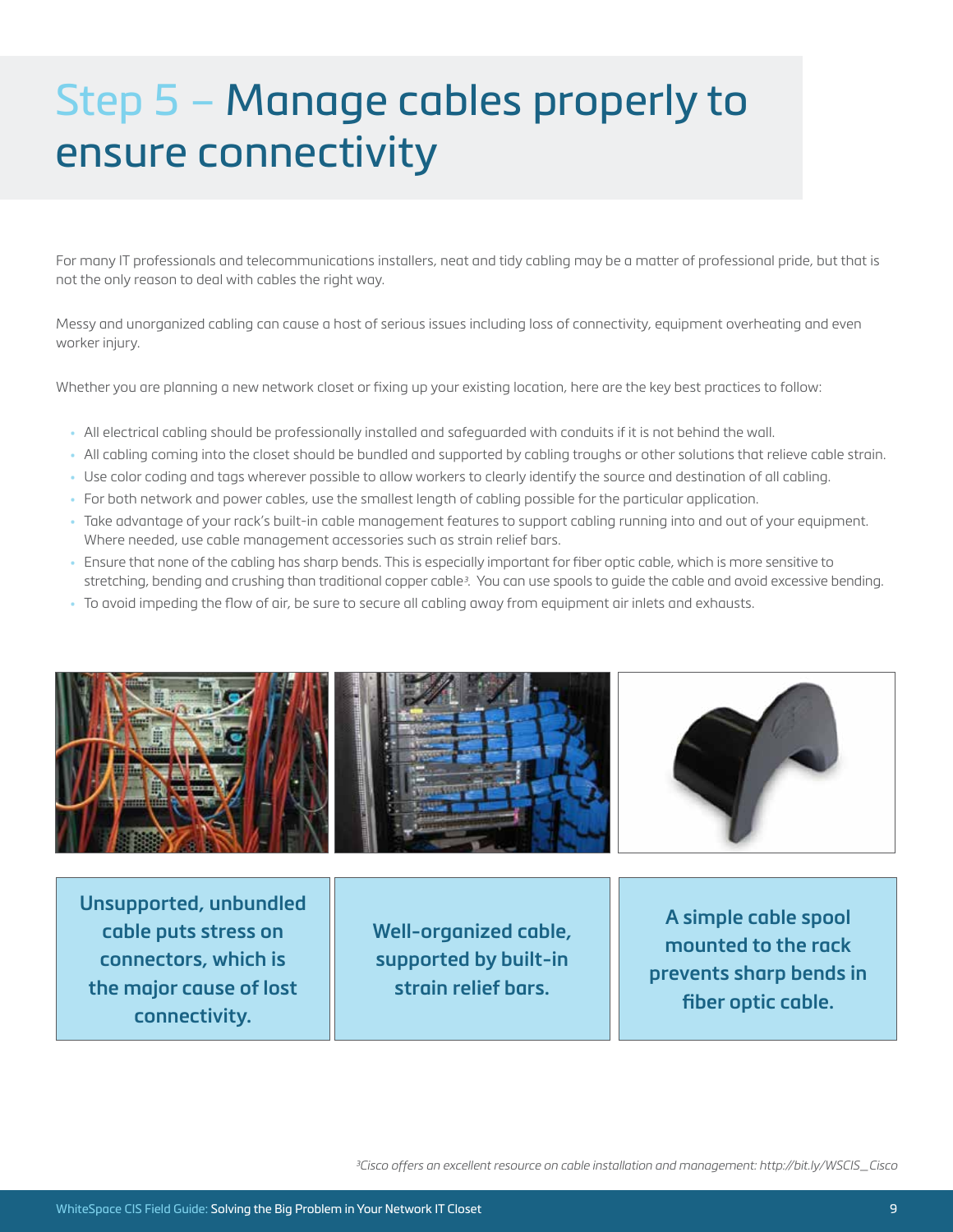# Step 6 – Optimize airflow in and around the rack



*Unmanaged cable blocks equipment exhaust, leading to hotspots and equipment shutdowns.*



*Use blanking panels to cover open u-spaces. This prevents hot air from recirculating back into the equipment inlets.* 



*An active airflow manager, directing cool air to a side-intake switch.*

Now that you have put in place the right rack and implemented cable management best practices, you are on your way to avoiding many of the common problems related to heat, power and space in the network closet.

The next step is to have a close look at airflow in and around the rack. The goal is to ensure that cool air can reach the equipment inlets, and that hot exhaust air doesn't recirculate back into the equipment.

Failure to do so can cause hotspots and overheated equipment that leads to shutdowns and premature equipment failure. The following steps will help ensure that those things don't happen:

- To avoid cool air bypassing the equipment inlets, install blanking panels in all open u-spaces in the front of the rack.
- Cool air can also bypass equipment by flowing underneath the rack. If you detect that this is happening, you can use plastic sheeting or data centre foam to seal the space underneath the rack.
- Check the back of the rack for airflow obstructions. These can cause hotspots and lead to equipment shutdowns.
- Cabling is a common cause of airflow obstructions. Any cabling that is blocking the exhaust should be bundled and moved out of the way with ties or strain relief bars. To cut down on cable volumes, replace all cables with the shortest lengths possible.
- Exhaust air should be allowed to flow unimpeded from the back of the rack. If your rear door is solid or has too few perforations it could be causing a build-up of hot air. High-flow perforated doors are an easy fix.
- Hot exhaust air doesn't always flow away from the back of the rack, leading to possible recirculation back into the equipment inlets. To avoid this, you can "guide" the hot air away from the rack. Rack chimneys offer a great way to do that, channeling hot exhaust air directly away from the rack into the ceiling plenum.
- Sometimes the equipment itself can cause airflow and heat issues within the rack. For example, some of the newer switches have a side-to-side airflow configuration, rather than the usual front-to-back setup. This could lead to the switch being starved of cool air. In these cases, you can install active or passive airflow directors that mount within the rack and supply cool air directly to the equipment that needs it.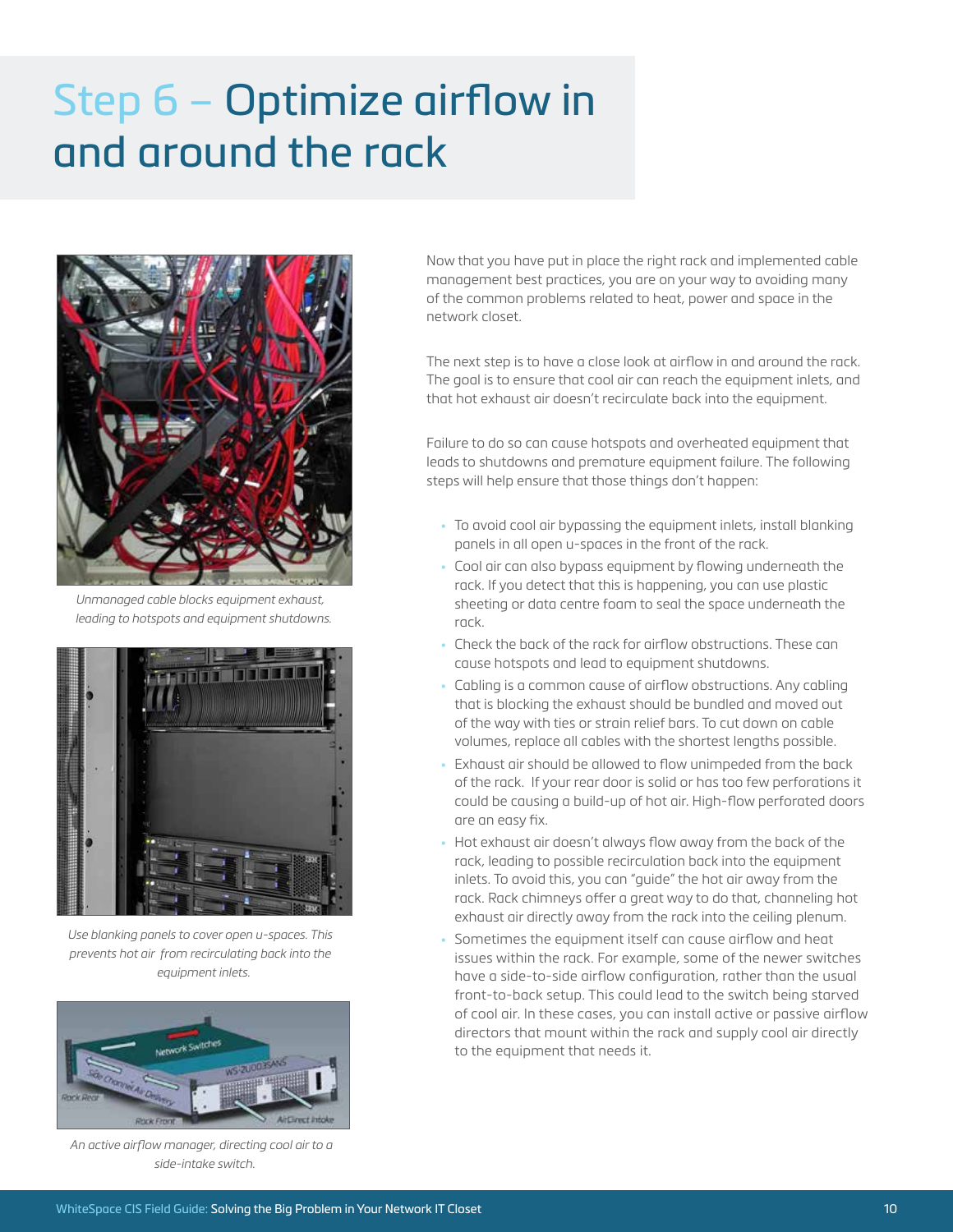# Step 7 – Manage airflow and temperatures within the closet



*Ceiling tiles can be removed to allow hot air to rise higher, bringing cooler temperatures to equipment outlets.*



*A typical air extraction fan, great for pushing hot air out of the ceiling and pulling in cooler air.* 



*A ceiling-mounted air extraction fan.* 

Once your rack is in good shape, it is time for a macro look at airflow and temperatures in the network closet as a whole.

If you find that the entire closet is too hot, there are a number of simple steps you can take to address that. These steps are listed in the order we would usually recommend looking at them. As the list progresses, the costs and complexity also rise.

#### **1. Let the hot air rise higher.**

If you have a ceiling plenum, one simple, "passive" way to lower the ambient room temperature is to allow hot air to rise more easily into the plenum. To do this, you can:

- add perforated ceiling tiles
- ensure that the perforated ceiling tiles are above the equipment rack
- increase the number of perforated ceiling tiles
- remove the ceiling tiles entirely

These steps allow the band of hot air to rise higher, which lowers the temperature at the level of the equipment inlets.

#### **2. Make it easier for cool air to enter the closet.**

To enhance the passive airflow approach above, you can install wall- or doormounted vents to allow more cool air to enter the closet.

#### **3. Push out the hot air, pull in more cool air.**

When passive solutions are not enough, you can employ an active airflow solution. One common solution involves the use of powered fans mounted in the ceiling or near the top of a wall. The fans push hot air into the ceiling plenum, or into a hallway, which helps draw in more cool air from under the door or from a vent. Some organizations will install a dual-fan system, pulling in cool air from the hallway as well as pushing the hot air into the plenum.

#### **4.Separate the hot and cool air entirely.**

If these solutions aren't enough, you may need to look at a containment solution that compartmentalizes the air within the closet. This involves creating a divider between the front and back of the rack, essentially cutting the room in two. The divider can be created from materials such as extruded aluminum and lexan plastic, forming an inexpensive but highly effective barrier between the hot and cool air.

#### **5.Active cooling.**

It is very rare that you would ever need to do it, but as a last resort, you could consider adding an A/C unit. However, adding A/C doesn't immediately solve your temperature issues – you still need to manage airflow, as outlined above and in Step 6. Another caution about A/C is that it introduces a number of additional issues that you need to address. These include: maintenance, operating costs, additional power requirements, questions about where to locate the unit, where to exhaust the hot air and how to deal with condensation. Given these considerations, we always recommend first exploring passive options, which are less complex and have a lower lifetime cost.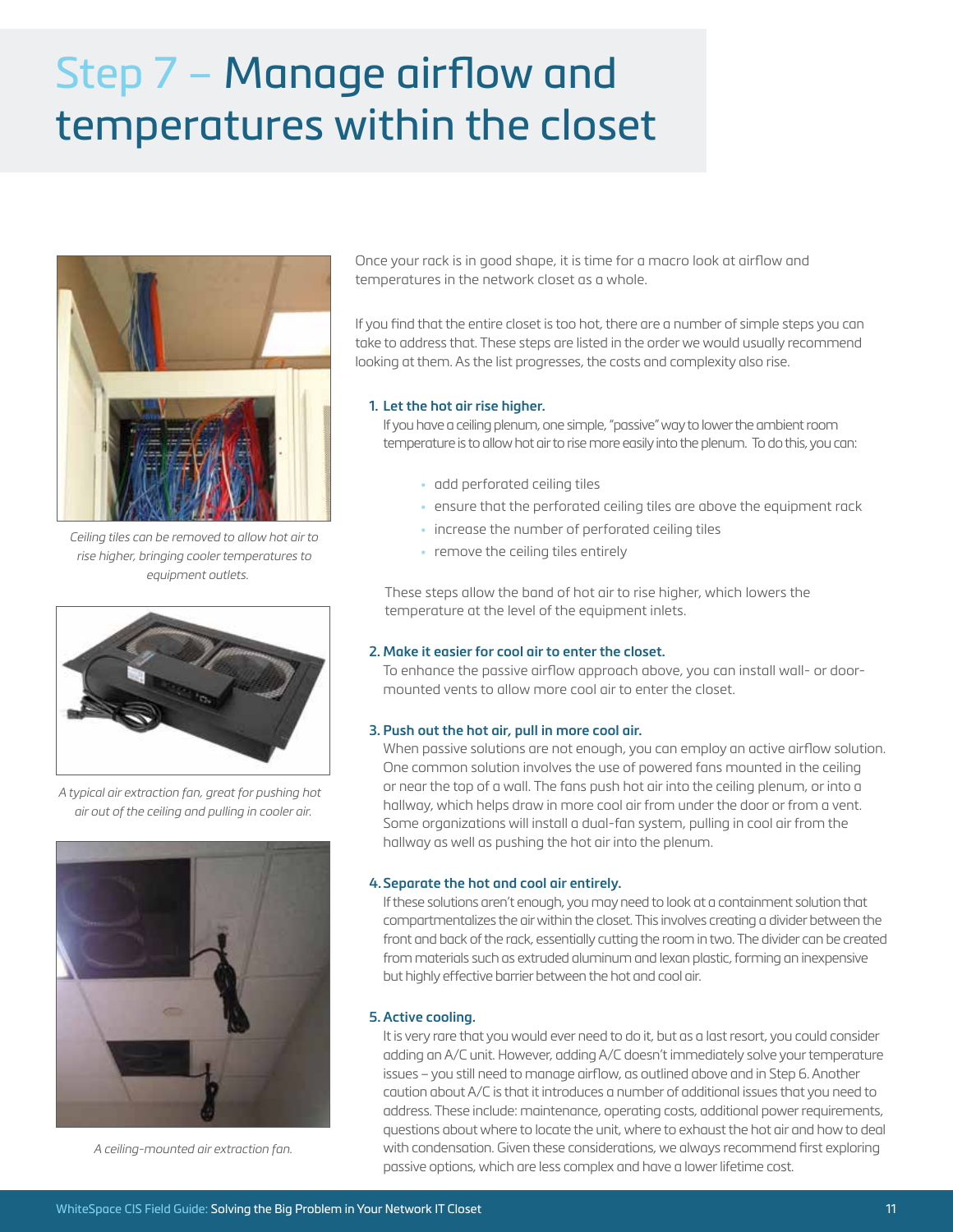# Step 8 – Monitor conditions within the closet

Network closets are dynamic environments, so even if you set things up perfectly, you can't close the door and forget about it. To help maintain optimal conditions within your network closet it helps to employ remote monitoring tools.

There are a number of different remote monitoring tools, each offering different benefits. The common benefit is that they are networked, which means you can keep an eye on things remotely and receive alerts of potential problems.

Here are a few common examples used in network closets:

- Room-level temperature sensors provide an inexpensive way to keep an eye on ambient temperatures in the closet. If the overall room temperature rises, it could mean that something has failed, or that there is an obstruction to the air flowing into or out of the closet.
- In-rack temperature sensors can be connected to your PDU units, allowing you to get a closer look at temperatures at different parts of the rack. This can alert you to equipment failure or a problem with airflow around the rack.
- Some active airflow management devices, such as ceiling-mounted extractor fans, can also be networked so that you can receive an alert if the fans stop running.

If you manage multiple network closets, monitoring tools like these are worth their weight in gold, saving you time and keeping your attention focused where it is needed most.